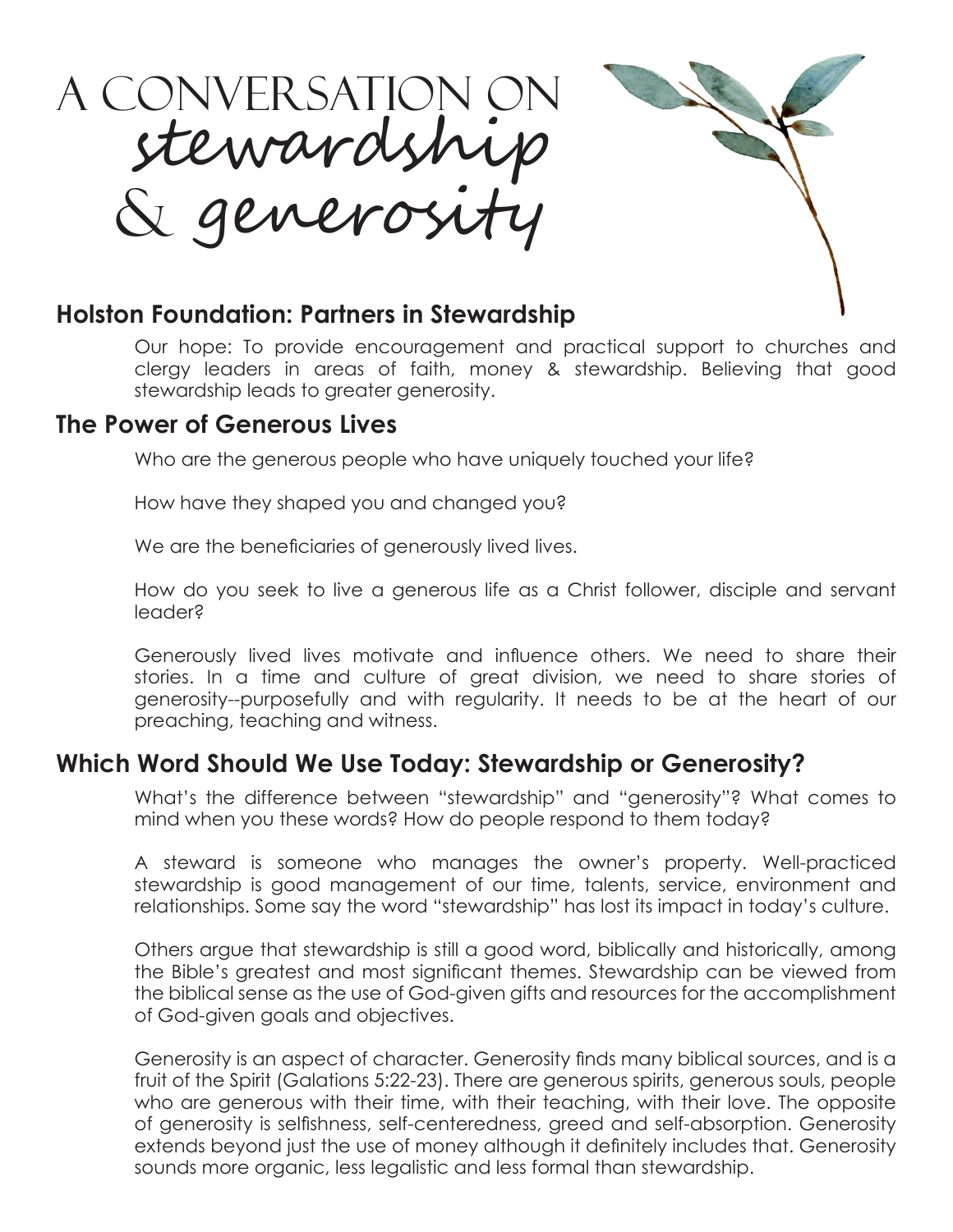To put it candidly, "You may have to explain to your teenage kids or grandkids what stewardship means. They know generosity when they see it."

Bishop Robert Schnase (author of *Five Practices of Fruitful Congregations*) provides a helpful perspective:

*One of these terms is not superior to the other. Perhaps there are shades of difference in how they are perceived by young and old, those new to the faith from those long-established in our own churches. Maybe using both wisely helps us reach people at different places on the journey of faith. Whatever term you use, the bottom line is that churches must emphasize the Christians' need to give more than the church's need to for money.*

You are encouraged to use both terms: stewardship and generosity. If you teach, preach and witness good stewardship, greater generosity will result. Helping people become better money managers (stewards) gives them the opportunity to practice the joy of generosity. The practice of faithful stewardship is at the generous giving.

### **Your Role as a Leader in Encouraging Faithful Stewardship & Generosity It takes:**

#### **• Time**

Be patient. Growth in giving for most happens incrementally. The best preacher ever, Jesus, was not able to change everyone's giving habits. Be patient and realistic, but still have hopeful expectations. Call your people to be their best for Christ and his causes. Over time, some will respond and grow in their giving.

*\* The Church of the Resurrection estimates about 10% of church members will be open to significant growth in giving over time, as they respond to God's call.*

#### **• Intentional Focus**

Commit to making stewardship and generosity ministries one of your top priorities. It affects everything else. Generosity and stewardship is strongly tied to our faith and growth as Christian disciples. Work toward offering year round stewardship initiatives in your church. Seek to preach on stewardship and generosity themes 7-8 times a year, at strategically important moments throughout the Church year.

#### **• Courage**

Leadership trusts God for the vision to transform lives. Leadership also has the courage to define current realities. And it courageously lifts up needs that are vital to the future of the church.

#### **• A Team**

The pastor and key leaders must work together to recruit a strong Stewardship & Generosity Team. This group can help maximize generosity in your church and bring energy and support to its entire ministry and mission.

*\* If your church cannot sustain both a Finance Committee and a separate Stewardship & Generosity Team, try to incorporate some people into your Finance Committee who have a heart for stewardship and a commitment to helping others grow in their generosity.*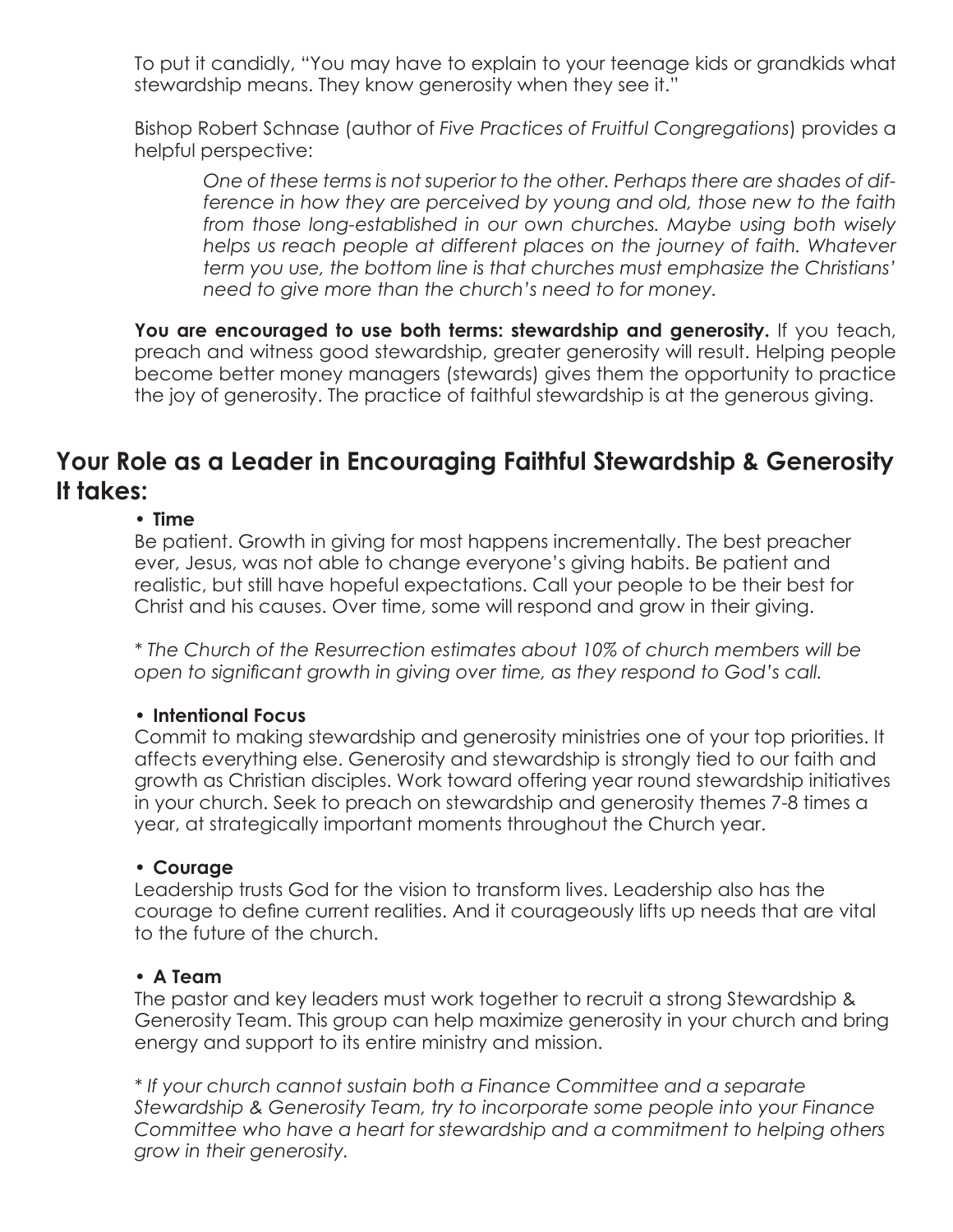#### **Who are we looking to bring on board our Stewardship & Generosity Team?**

- Mature Christian disciples
- Creative people who bring innovative ideas
- "Nuts and bolts" people who are great at executing a plan

• Most importantly, people who are faithful in giving and tithes, or who are working toward tithing and want to encourage and tangibly support others on that journey

Have a dedicated leader for your team, and task them with creating a better future, not "managing the present"

#### **Essential Tasks for the Team:**

#### **• Teach ways that members can practice better financial stewardship of their own resources**

How can we better manage our money? How can we save more? How can we eliminate personal debt? Why is it important to know and practice budgeting? What is tithing and proportional giving to God? How can I be more generous? What are some of the key biblical teachings about giving?

#### **• Develop strategic ways to encourage giving**

Offer financial management classes, celebrate the generosity of people in worship, ask people to pray for discernment before they give, give thanks to donors in a timely way

#### **• Teach the spiritual and biblical ministry values that help members grow in their giving**

Build a Stewardship & Generosity Team that can teach and equip others in the gift and practice of generosity, that people see as trustworthy leaders, that lead by example in their giving, that are committed to Christ and the church and regularly attend worship and that are committed to growth and spiritual transformation for all congregants.

## **Your personal, authentic witness that God calls us to be faithful stewards & to live generous lives**

When you visit Wesley's Chapel in London you see two beautiful gold plaques centered on the chancel wall: *You shall love your God with all your heart, mind and soul* and *You shall love your neighbor as yourself.* John Wesley taught us how God's love compels each of us to be our very best.

No part of a pastor's role in leading stewardship ministries is more important than his/her personal authentic witness that God calls us to lives of generous living and generous giving. If your congregants can see that commitment in your life and spirit, it will go a long way in encouraging and inspiring them toward greater generosity. People give to ministry and mission, and not to a budget. But they also give, in part, because they trust the person who is leading the mission. A pastor's authentic witness and ability to form relationships with those he/she serves is a crucial component in growing generosity in a church.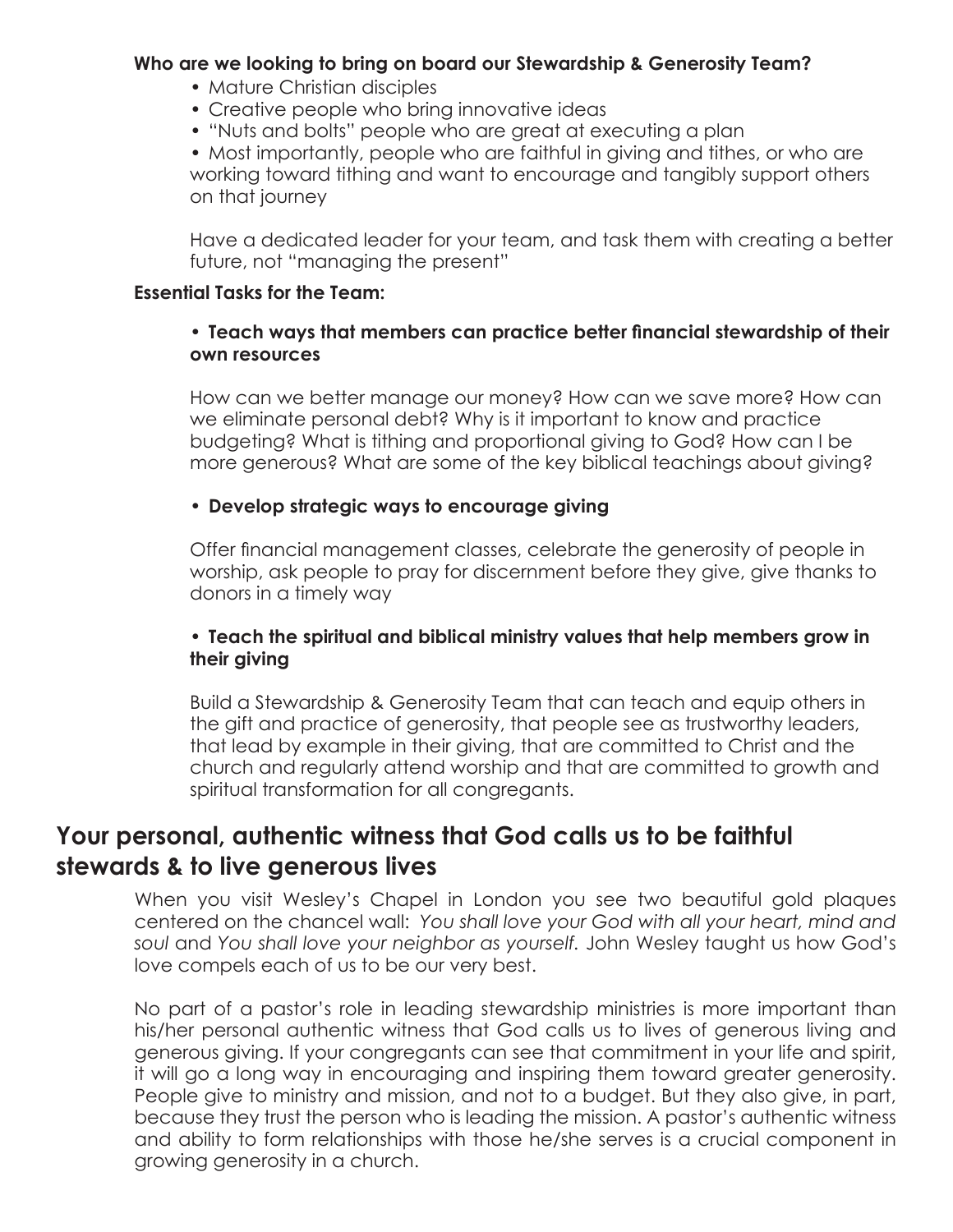As a pastor, have the courage to reveal your heart. Trust the power of your leadership and speak with clarity and conviction to meet the challenges of our world and communities in such need. Invite others to know and experience the joy of generosity.

## **How are People Motivated to Give?**

What do you sense are the greatest motivations in your congregation for giving?

When have you experienced the greatest joy in giving in your life?

Here are some frequently expressed motivations for giving to the church and its ministries:

- Changing lives for Christ
- Making a difference through mission
- Brings donors joy and personal satisfaction
- Donors see excellence in the church's ministry and mission that they want to sustain
- Donors have trust and confidence in the leadership of the church
- Donors are loyal to their church and its causes
- Donors desire financial stability for their church

Church leader Tom Bandy says this:

*The choices postmodern people make to invest their charitable dollars will be determined by the potential to shape their lifestyle around a worthy cause. They will many times ask: "Is it big enough, bold enough and biblical enough?"*

Whether it is gratitude, compassion, trust, generosity, obedience, commitment or some combination of these motivating factors, know that your congregants are touched and moved in many ways. Listen, pray, and seek the Holy Spirit's guidance in knowing their hearts.

## **The Power of Saying Thanks: It Cannot be Overstated**

What does it mean to you when someone genuinely thanks you for something you have done? Or, more deeply, they express their gratitude for the difference you have made in their life? In a world that can be tough and uncaring, stopping to say "thanks" along the way can make a real difference in people's lives.

As pastors and lay servants, we need to be intentional about thanking people for their acts and expressions of generosity. We need to cultivate a culture of gratitude in our churches and our mission fields. Before we do any asking for contributions or tangible support for our church's ministries, we need to be deliberate about thanking contributors and telling the story of how their giving is changing lives and making the world a better place. When we create a climate where thanking people is anticipated and celebrated, we lift the spirit and the potential of that part of Christ's body.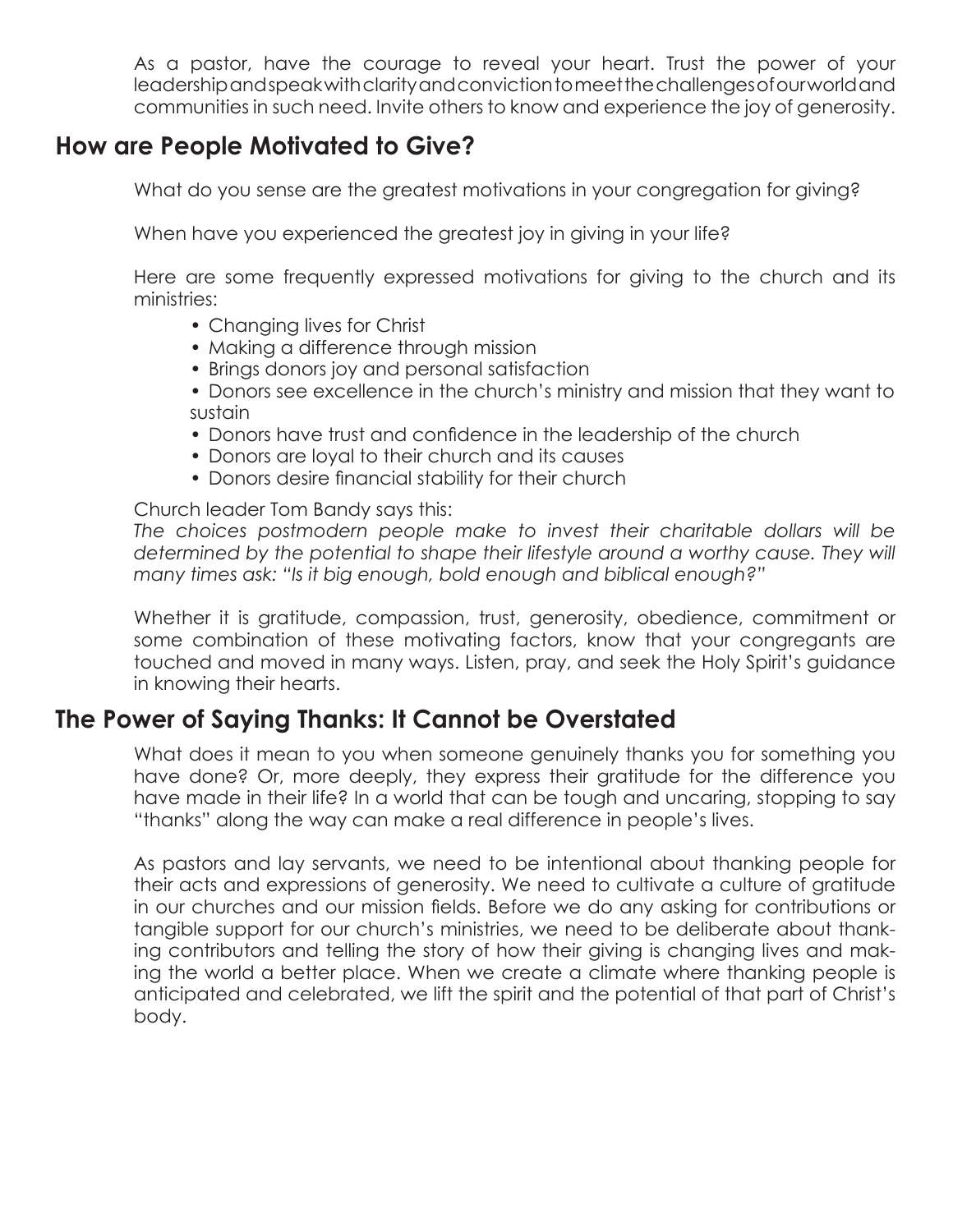#### **What are some ways we can thank people?**

#### **• Thank Your Congregation in Worship**

Every week, or every other week, pick one ministry that your church supports (either directly or indirectly, for example, through the use of your building), and say, "thank you" to the people in the pews who make it possible for those ministries to happen. People will begin to actually believe that they are the generous people that they already are.

#### **• Thank People Through Personal Notes**

The phrase "have an attitude of gratitude" is truly helpful. Pick a day, once a week, and take a few moments and write 5 thank you cards to people in your congregation. Both pastors and lay servants can practice this. (And while I appreciate an e-mail or text message that expresses thanks, there is something special about receiving an actual card. So go "old school" and write that card!) Week after week, thank some folks for their faithfulness. Let people know that generosity matters.

Many pastors know they should regularly send notes of thanks and want to do it, but it just gets lost in the shuffle of all the responsibilities. You are encouraged to find a way to do it because the impact is great!

#### **• Thank People Through Impact Reports in Quarterly Giving Statements**

Rather than just sending out a quarterly report that details the individual's giving for that period (ie; raw numbers) add a small card that celebrates 5 things the church has done in those recent months. For example: we baptized two people, we received four new members, we helped feed 20 families through our food pantry.

If possible, have a few color pictures showing those celebrations (you may need to get approval before using their pictures).

The main thing is to thank your people and celebrate with them the ministry they are making possible through their gifts.

#### **Thank them! Keep them informed! Treat them as special donors! Tell them something they don't know!**

#### **• Other Ways to Thank Your Worshiping Community**

Before the end of the year, have your Church Council divide up names and call every family that made a contribution to your church in the last year. Ask them to make all their calls within one week. They should be short, positive, encouraging and sincerely grateful.

#### **Final Thought**

Before we do any "asking" we need to be "thanking." Pastor should be thanking way more than they ask. And by thanking people, they do double duty: Tells them how much the church through its faith in Jesus, is changing lives and making the world a better place. Thanking and telling good news: that's definitely worth putting on your calendar.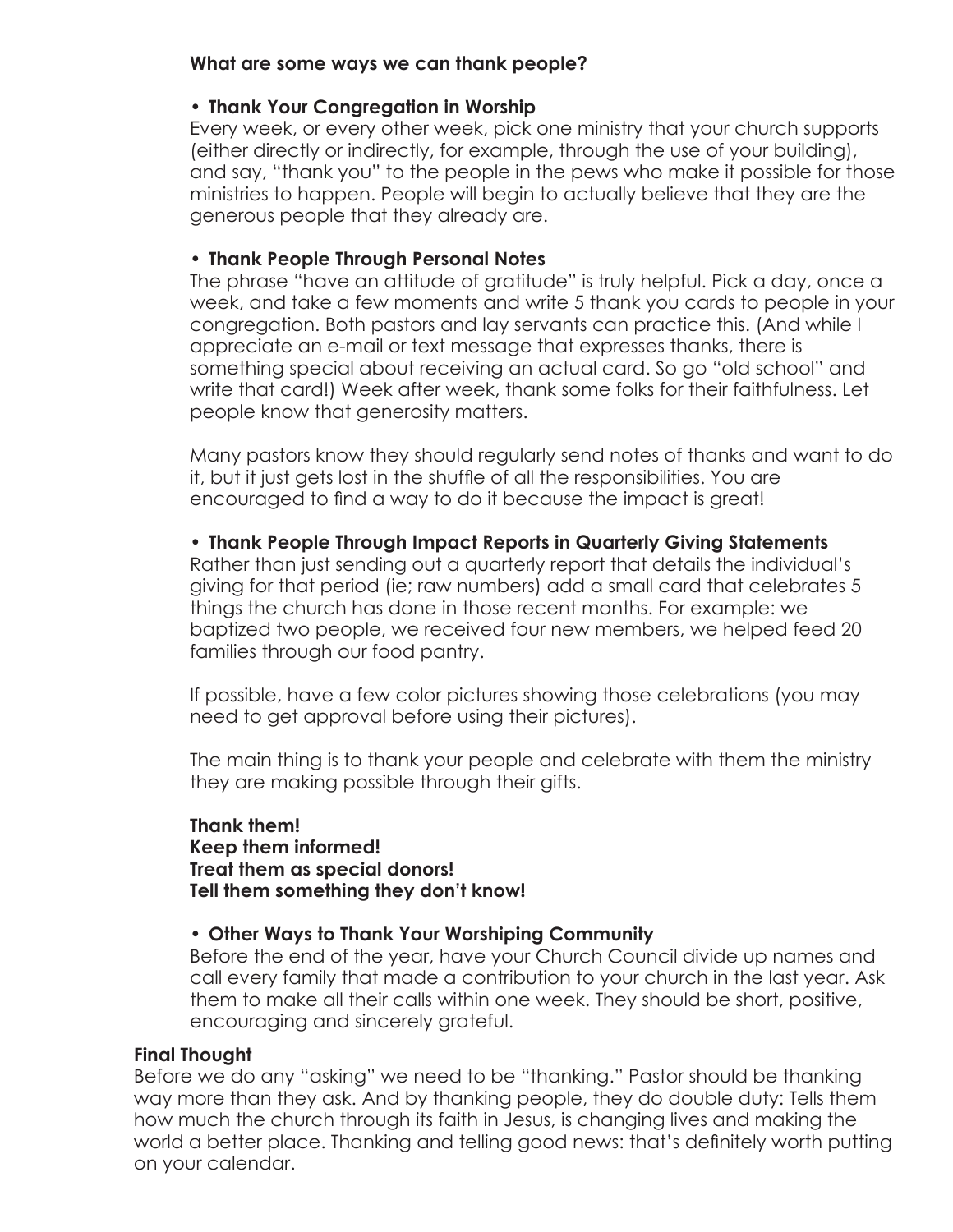### **The Grace of Giving: Our Methodist Legacy**

If you are requesting donations, it is vital to know what you believe. Take time to think deeply and develop your own theological framework that fits your values and leadership style.

As United Methodists, we are the beneficiaries of a great heritage. John Wesley, our movement's founder, left us a legacy of strong teachings and practices related to giving. Many are still relevant today.

Here are several Wesley essentials about giving:

• Wesley taught that giving was a significant part of the very nature of God. God is the source of all good gifts. Life itself is grace. It is free and unearned. As Christ gave of himself sacrificially, we, too, are to give in his example.

• Giving is an indispensable witness of our Christian discipleship. Giving is a part of our holy living and becomes a spiritual discipline. Our growth in discipleship results in our growth in generosity.

• Giving involves sharing what we have with the poor. Wesley's regular visits and care for the poor is an example for us today. Also, giving includes offering a voice on behalf of the voiceless. It involves justice and social outreach to support community.

• In Wesley's sermon *The Use of Money* (1744) he said, "Gain all you can, save all you can and give all you can." Generosity is a spiritual gift for some. These gifted Christians do well when it comes to earning, saving and giving all they can. They are blessed with the spiritual motivation and personal ability to lead the way in generosity.

• Above all, we give because God gives. We follow a giving and loving God.

John Wesley had a powerful experience of grace. It led to the generous vision of Christianity he had--where he stayed connected with the poor and focused on healing (starting 3 of the first clinics in England), education for children (through Sunday schools, which originally started as an educational time for poor children), creating lending groups to loan to the poor and founding a pension fund to benefit "tired, worn-out preachers." To Wesley, justice in the Bible was measured by how we respond to and care for the least and the vulnerable.

#### **Look to Wesley as you seek to grow in your understanding and practice of generosity.**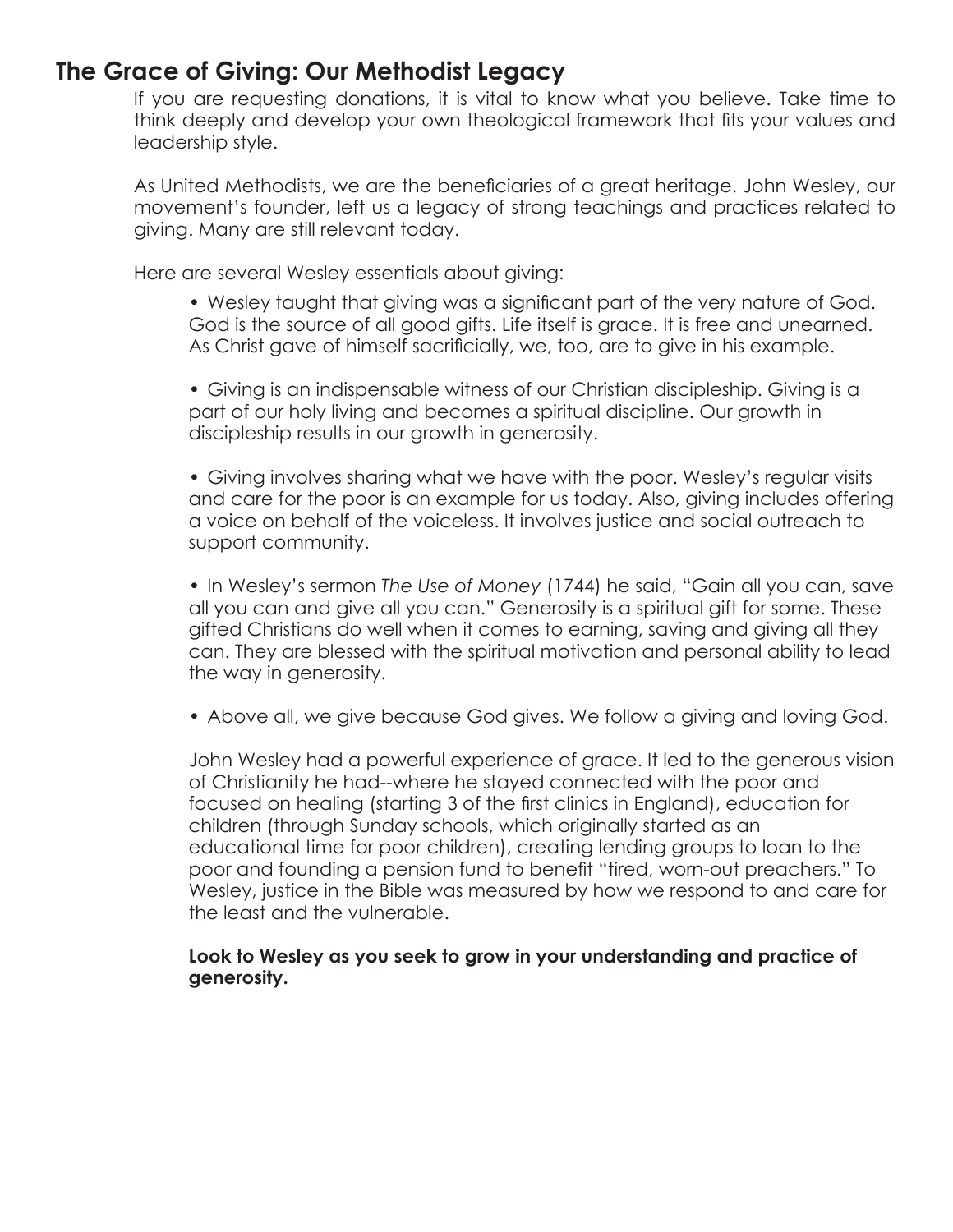## **Trends in Tithing, Giving & Stewardship: The Ways People Give in Today's Culture**

Should we still encourage our congregants to tithe in a time when many people do not make it a practice of their faith journey (giving God at least 10% of they earn)? **Yes!**

Far less than 10% of church members in America tithe. The most extensive research says between 5-7% of Americans tithe. In mainline denominations, the number of tithers is closer to 2%.

Remember Matthew 23:23 where Jesus said, to paraphrase, "you tithe, but . . ." Jesus was not saying that giving the tithe was bad. Not at all. He was saying that only giving the tithe and not loving God or loving our neighbor was to miss the point. It is not our money that Jesus seeks, but a relationship. Jesus was saying that God wants us to be in a loving relationship more than anything else. Tithing is and should be one part of the expression of love. We should want to tithe because we love God and are grateful for all God has done for us.

In a time when most church members don't tithe we can create new conversations around giving (discipleship, generosity, growing in giving proportionally). And, we can be aware of certain trends in giving:

• There is a shift away from donating to organizations, and a shift toward donating to causes. It's what the New York Times dubs "The Millennial Way of Charity."

When you speak about giving in your church, you have to vividly show your congregants how their donations support the work of God in your community and mission field. People desire to participate in the compassionate and life-giving work of God.

• Communicate and celebrate generosity widely and regularly in your church and community. Celebrate the lives are being changed and people are being helped, week after week. You can do it with passion, purpose and joy balanced with a sense of humility and gratitude that all of this is possible because of God. Use multiple forums to do this: celebrate generosity in worship through offering moments, testimonies and telling great stories. Celebrate generosity through newsletters, e-mails, bulletins, social media and text alerts. Celebrate generosity, thank God and your donors and create momentum in your church.

• The Peer-to-Peer Fundraising Effect

You may have received more than one Facebook notification encouraging you to donate toward a cause for one of your friends' birthdays. As popularity for this feature continues to climb, expect more people to donate money through Facebook or Go Fund Me pages. While this may not directly affect your church, it does highlight some interesting trends: the rise in peerto-peer fundraising, an increase in the personalization of giving and the popularity of caused-based giving.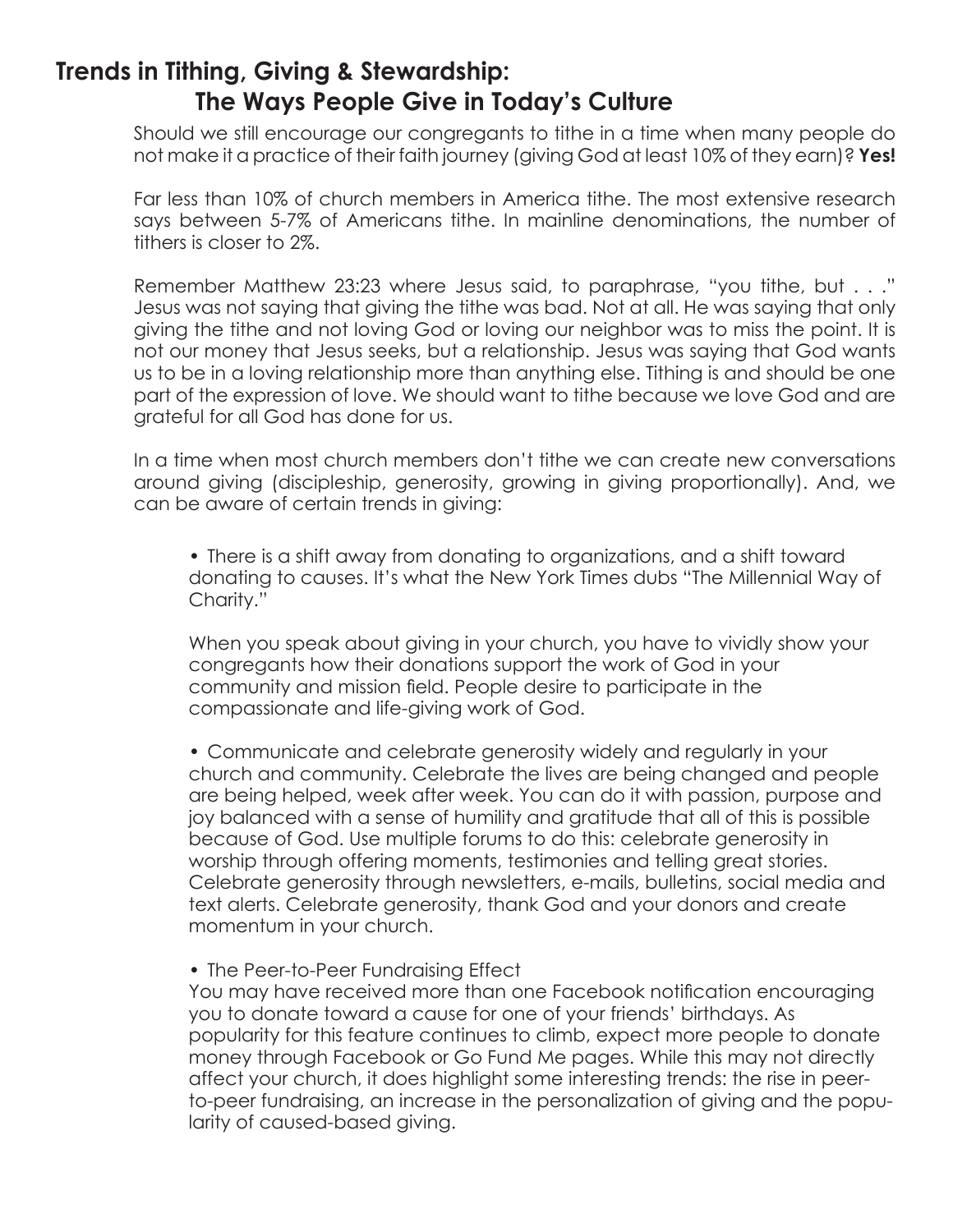Think about how Facebook has tapped into the desires of people to give, makes it personal, makes it easy with technology and empowers users to raise money for causes they believe in. Implementing these 4 trends could potentially increase giving and engagement with your church.

• The Amazon Effect

Amazon provides easy one-click ordering. That phenomenon is beginning to shape charitable donors' expectations. As consumers grow accustomed to purchasing online with a click, they will expect to have a similar experience donating money. Even though most giving in churches still is accomplished through writing checks, the percentage given online is increasing significantly (particularly with younger donors).

It is important that churches make it easy for people to donate online or with their mobile devices. 95% of Americans own a cell phone. 77% own a smart phone. The time will come when a majority of your church's members will want to donate with their mobile devices. Be proactive--open the pathway to this type of giving in your church.

• Increasingly, congregants appreciate a personalized expression of thanks for their donations. Find the right way to do that in your church.

# **Non-Profit Charities:**

### **Their challenge to us and what we can learn from them**

In the United States today, there is a broadening of philanthropy. There are twice as many non-profit 501(c)3 organizations than there were a few decades ago competing for charitable dollars. In the 1980's, 52% of charitable dollars went to religion. By 2013, that percentage had dropped to 31%. The church must ask boldly if we are to sustain our future ministry and mission outreach. We must ask boldly for the gifts necessary for our church's future.

One thing we can learn and seek to emulate from non-profits is the excellent job most do in thanking donors. They thank them quickly after a donation is made and the thank yous are normally well-worded and, many times, quite moving. You are encouraged to check out non-profit communications from colleges, hospitals, environmental groups, etc. Look at their mailings and online presence and adapt some of the things they do to your church and community culture.

Remember that as churches, we have a "home field advantage." Churches have potential to connect with members and visitors 52 Sundays a year. Even though people attend church services less regularly today than in the past, the church still sees its people face to face more than any other entity in the non-profit world. Churches can reach donors in ways that other non-profits cannot. Congregations can maximize this "home field advantage" by building trust with donors, casting and recasting vision and working with to shape their culture in ways that enhance generosity. Leverage the weekly worship experience by building trust in all you do. Build relationships with a broad spectrum of people in your church in order to invite them to get involved. And constantly remind people of the ministry vision of the church because vision leaks.